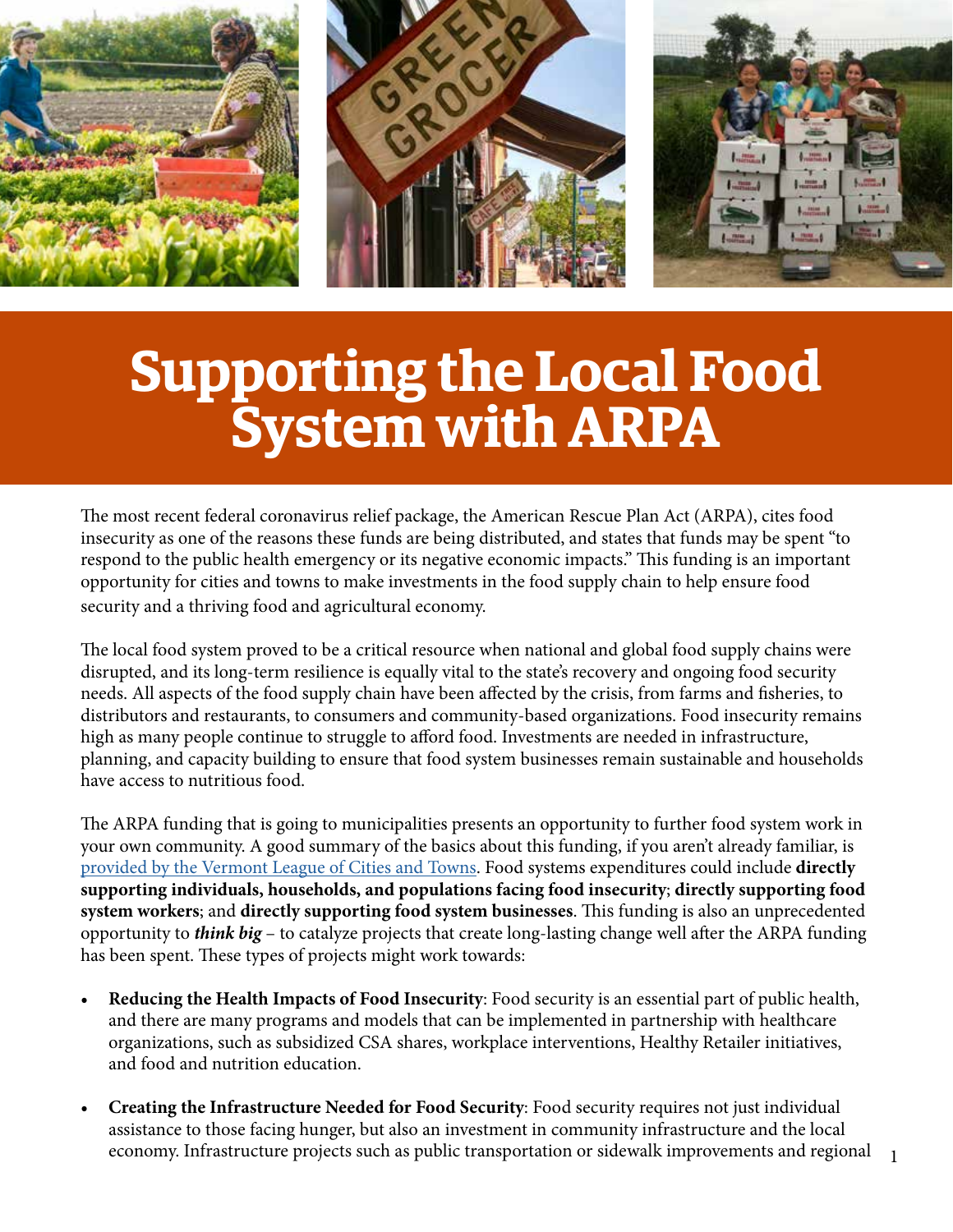processing, storage, and distribution infrastructure can increase community food access as well as strengthen the local economy.

- **• Supporting Kids and Families with Farm-to-School Initiatives**: Farm to School and Early Childhood provides equitable access to healthy, local food while also promoting food and agriculture literacy. Supporting this work with ARPA will require coordination between the municipal government and the School Board, but could include projects such as school gardens or composting, food preparation and storage infrastructure, or planning or administering a new meal or food distribution program.
- **• Supporting Community Development with the Local Food Economy**: The local food system is an essential part of Vermont's economy. Community development projects could include supporting independent retailers, grocers, and direct-to-consumer farm sales, supporting agricultural and culinary workforce training programs, addressing housing for farmworkers and other food system employees, and collaborating on regional processing, storage, and distribution infrastructure.
- **• Improving Environmental Sustainability and Climate Resilience**: Good agricultural stewardship can build environmental resilience, generating clean water, clean air, healthy soils, and ecological diversity. ARPA funding can be used to support many agricultural best management practices such as streambank stabilization or purchase of specific equipment, as well as the development of partnerships between municipalities and property owners to address nonpoint sources of pollution.

## **Identifying Effective and Sustainable Projects**

You may already know exactly what is needed to support food access and the local food economy in your community. Many Vermont communities have been working on these issues for a long time – it's possible your municipal plan already includes action items -- and the COVID-19 pandemic has in many cases clearly illustrated the changes that are needed.

If you know you would like to support food system work but are not yet sure about specific projects– that's also great! ARPA funding does not need to be spent until December 31, 2024 (obligated) / December 31, 2026 (spent). Communities can use this time to undergo a thoughtful research and stakeholder engagement process to figure out what investments will make a positive impact, and be sustainable after the ARPA funding is spent, and to develop partnerships with neighboring towns and regional organizations.

### **Understanding the Food System**

There are many organizations and resources that can help you understand our local food system and how to support it. A few places to start:

**• Learn about Vermont's food system, including barriers and opportunities:** [The Vermont](https://www.vtfarmtoplate.com/assets/resource/files/Vermont%20Agriculture%20and%20Food%20System%20Plan%20-%20without%20briefs.pdf)  [Agriculture and Food System Strategic Plan 2021-2030](https://www.vtfarmtoplate.com/assets/resource/files/Vermont%20Agriculture%20and%20Food%20System%20Plan%20-%20without%20briefs.pdf) was created collaboratively by dozens of subject matter experts and food system businesses and lays out strategic goals and priority strategies for the state. In addition, 54 concise topic briefs can be [accessed individually](https://www.vtfarmtoplate.com/plan/) and lay out the current conditions, barriers, opportunities, and recommendations for a wide array of products, markets, and issues in our food system. These briefs were also co-authored by a team of experts and can point you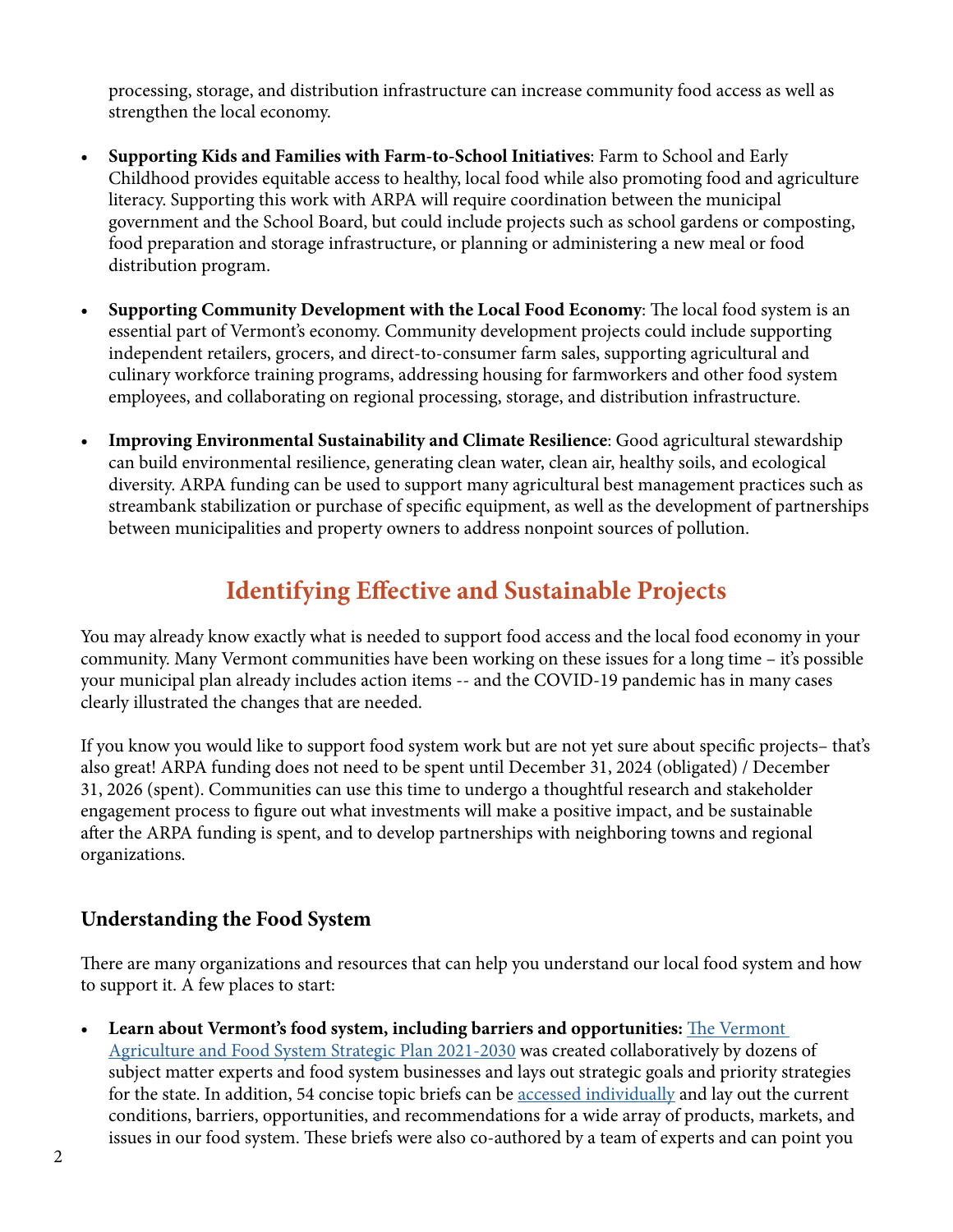towards organizations who can provide even more information.

- **• Hear from communities across the state about what they are already doing**: The [Local Food](https://storymaps.arcgis.com/collections/1653bd8d31554ef69dc302d5e46e480c?item=1)  [Resiliency in Vermont](https://storymaps.arcgis.com/collections/1653bd8d31554ef69dc302d5e46e480c?item=1) website shares stories of community food system work that emerged from or have been key to addressing COVID-19.
- **• Understand what can be done within municipal government to support our food system:** [Sustaining Agriculture: Agriculture and Food System Planning](https://www.vtfarmtoplate.com/resources/collections/agricultural-land-use-planning-modules) is a series of resources that provide an use, but also include non-regulatory ideas as well as background information.



*One model for conceptualizing the food system.*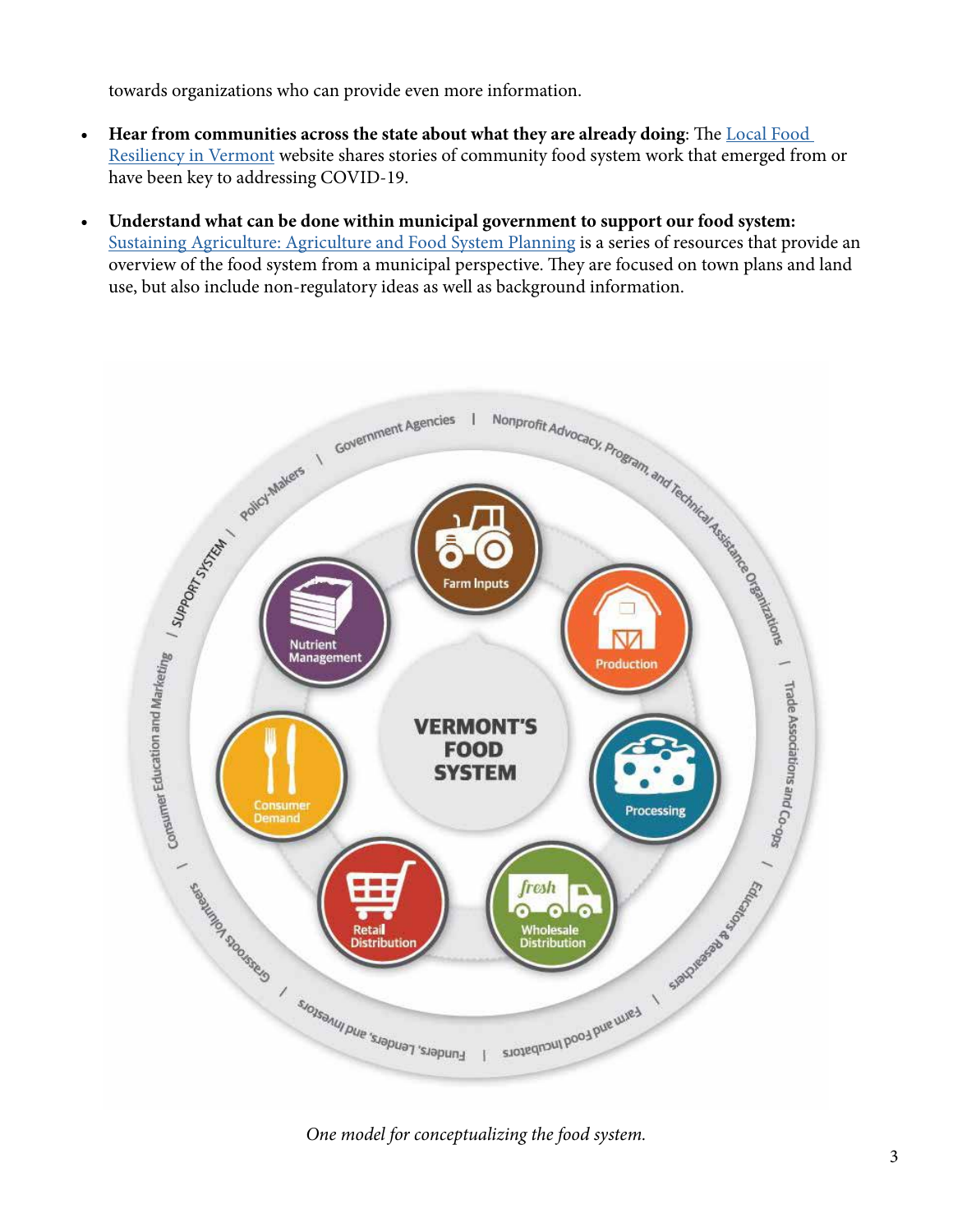## **Understanding Your Community's Unique Needs and Opportunities**

While the above resources are a good starting place, it's essential to talk with both organizations in your area and residents of your community to learn what is needed and what is already happening. Your regional planning commission can help you with a public engagement process around the use of ARPA funds. Here's a preliminary list of the types of food system stakeholders you should bring into the conversation:

#### **In your community:**

- People facing food insecurity
- Farmers, both farm owners and farm workers
- Other food system business owners such as grocers, specialty food producers, restaurant owners, food distributors, etc
- Other members of the local business community such as your local Chamber of Commerce
- Educators, child care providers and school food service personnel, and Farm to School committees
- Community garden coordinators or managers
- Farmers market managers or vendors
- Food shelves and organizations who run community meal programs
- Health care providers
- Conservation commissions and land trusts
- Food system advocates and champions
- Youth groups, services for older adults such as your regional Area Agency on Aging, and other service providers
- Local churches, synagogues, mosques, and other faith communities
- Make sure to include stakeholders who are diverse in race/ethnicity, gender, age, ability, and socioeconomic status

#### **Regionally:**

It's important to know what neighboring communities are working on and what regional initiatives or nonprofits already exist, to avoid duplicating efforts or reinventing the wheel. Plus, many food system projects require regional or multi-town collaboration – an individual town's population likely can't support a workforce training program all by itself, for example. Some regional stakeholders to talk to include:

- Your area's Hunger Council ([find it here](https://www.hungerfreevt.org/hunger-councils))
- Hospitals, federally qualified health centers, and other health care providers for your area
- Your Regional Planning Commission [\(find it](https://www.vapda.org/regions.html) [here\)](https://www.vapda.org/regions.html)
- Your regional Department of Health office ([find](https://www.healthvermont.gov/local) [it here](https://www.healthvermont.gov/local))
- Your Regional Economic Development Commission [\(find it here\)](https://www.vermonteconomicdevelopment.com/find-your-rdc)
- Any food system organizations in your area (you can use the [VT Food System Atlas](https://www.vtfarmtoplate.com/atlas) to search by area or topic)

#### **Statewide:**

These statewide organizations may have helpful resources or staff who can be contacted for advice:

- [Vermont Farm to Plate Network](https://www.vtfarmtoplate.com/)
- [Vermont Agency of Agriculture, Food and](https://agriculture.vermont.gov/) [Markets](https://agriculture.vermont.gov/)
- [Vermont Department of Health](https://www.healthvermont.gov/)
- [Hunger Free Vermont](https://www.hungerfreevt.org/)
- [Vermont Farm to School Network](https://vermontfarmtoschool.org/)
- [Northeast Organic Farming Association of](https://nofavt.org/) [Vermont](https://nofavt.org/)
- [Vermont Council on Rural Development](http://www.vtrural.org)